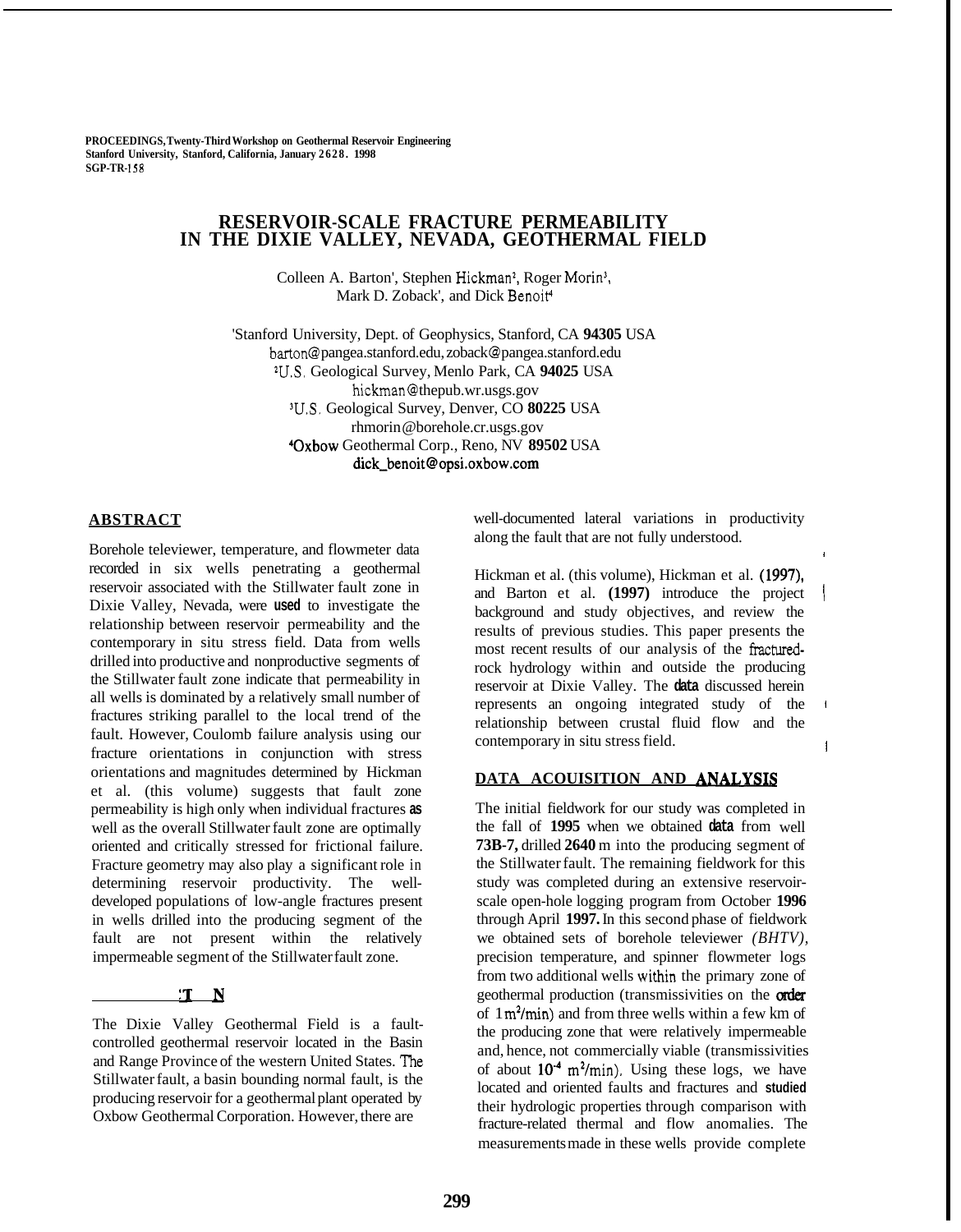data for a systematic, comparative study of the effects of in situ stress on fracture permeability along producing and nonproducing segments of the fault.

Wellbore image data acquisition required an extended field program to cope with the hostile logging conditions of the wells (up to 240°C temperatures and 3,300 m depths). The Stanford and **USGS** hghtemperature borehole televiewers were used to log these wells. Fundamentals of the operation of these acoustic tools are described in detail in Zemanek



*Figure 1. (a) High-temperature borehole televiewer data recorded over the interval 2670-2700 m in well 37-33 located in the producing reservoir at Dixie Valley correlated with temperature gradient data recorded over the same interval (b).* 

(1970). The strike, dip, and apparent aperture of the fractures have been measured using the digital BHTV analysis system developed at Stanford University *(see*  Barton et al., 1991).

To date, we have digitized and analyzed approximately 2,887 meters of analog BHTV data recorded in the six wells. The depth intervals over which image **data**  were recorded for this study are presented in Table 1 (see well location map in Hickman et al., this volume). The digital data were calibrated using numerous field calibration checks conducted before and after each logging run according to our standard field procedure. The data were then processed and **edited** for systematic noise and other tool-related problems. An example of the **BHTV** data obtained in well 37-33 is shown in Figure la, where several natural fractures (represented as sinusoids) cross-cut the borehole.

| WELL        | <b>DEPTH INTERVAL</b> | <b>FRACTURE</b>   |
|-------------|-----------------------|-------------------|
| <b>NAME</b> | meters                | <b>POPULATION</b> |
| 73B-7       | 1850-2640             | $n = 653$         |
| $74 - 7$    | 2590-2740             | $n = 49$          |
| $37 - 33$   | 2624-2826             | $n = 694$         |
| $62 - 21$   | 2600-3330             | $n = 672$         |
| 66-21       | 2200-2770             | $n = 1213$        |
| $45 - 14$   | 2280-2725             | $n = 1264$        |

Table 1. Depth intervals and population of natural fractures measured for each study well.

#### **FRACTURE ANALYSIS RESULTS**

Macroscopic fractures are pervasive throughout the logged interval of each of the wells. Analysis of wellbore image data recorded in each well yields a dominant natural fracture population that is parallel to the local trend of the Stillwater fault.

The orientations of all fractures within the producing reservoir are shown in a lower hemisphere stereographic projection of contoured poles to fracture planes (Figure 2, after Kamb, 1959; contour interval = 2.0 sigma). The fracture populations **measured** in wells drilled along the producing segment of the Stillwater fault have significant scatter in orientation but fractures generally become steeper and larger in apparent aperture with depth. The dominant fracture strike is north to northeast with shallow to moderate dips to the east or west (Figure 2). The local orientation of the Stillwater fault (Okaya and Thompson, 1985) is shown for reference **as the** large hachured circles in these diagrams. There **are**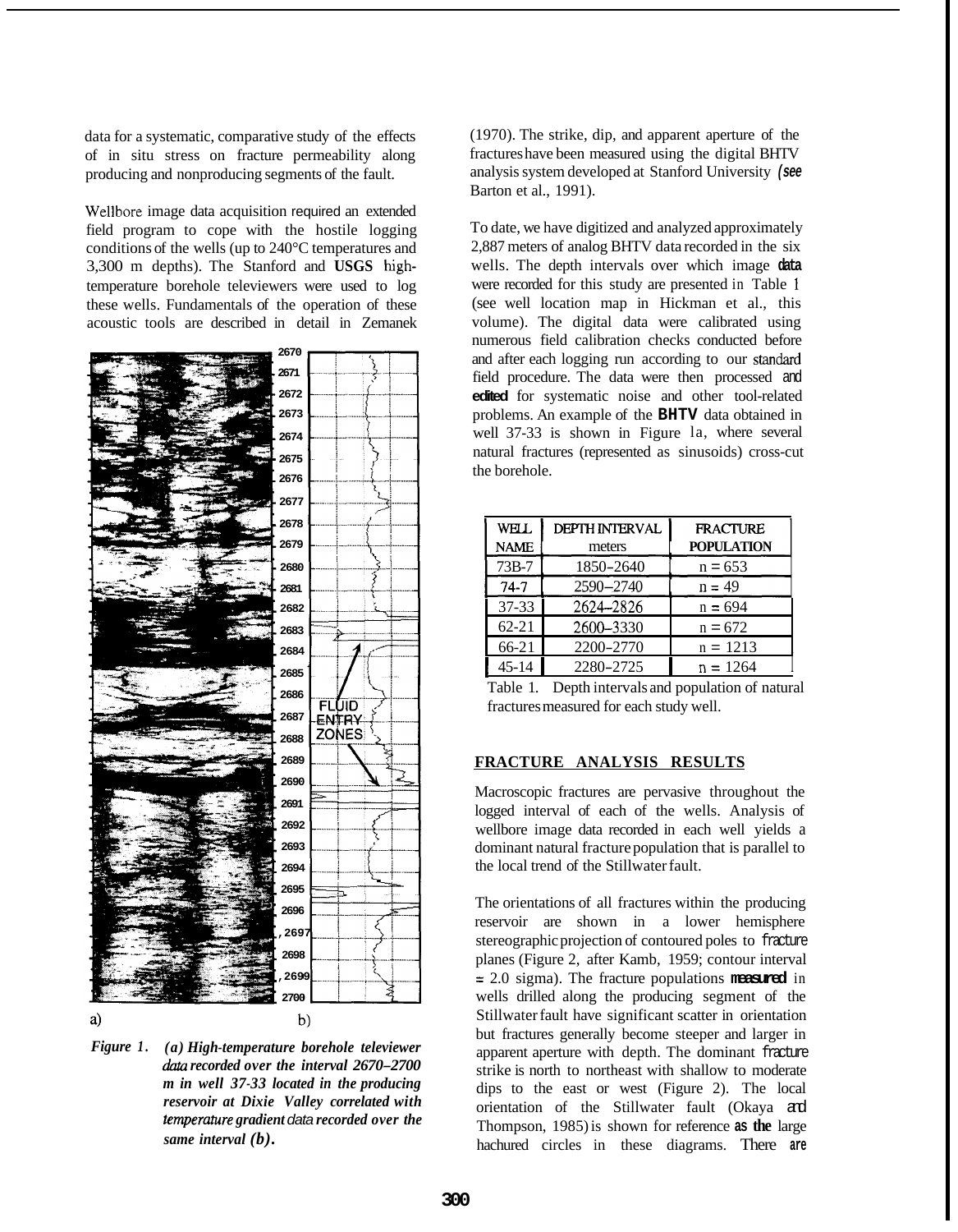<span id="page-2-0"></span>

*Figure 2. Kamb contours of poles to fracture planes for producing (left column)* and *nonproducing (right column) wells in Dixie Valley. The high permeability wells 37-33, 73B-7 and 74-7 and the low permeability wells 66-21 and 45-14 penetrated the Stillwaterfault zone at depths of 2-3 km, whereas well 62-21, which failed to encounter enough permeability to be commercially viable, was drilled adjacent to the permeable segment*  $d$  *the Stillwater fault zone but in the center* of *Dixie Valley (see location map in Hickman et al., this volume). Hachured circles represent poles to the local trend of the Stillwater fault adjacent to each study well. Arrows indicate the orientation*  $\mathcal{S}_{h_{\text{min}}}$  *measured in each well by Hickman et al. (this volume).*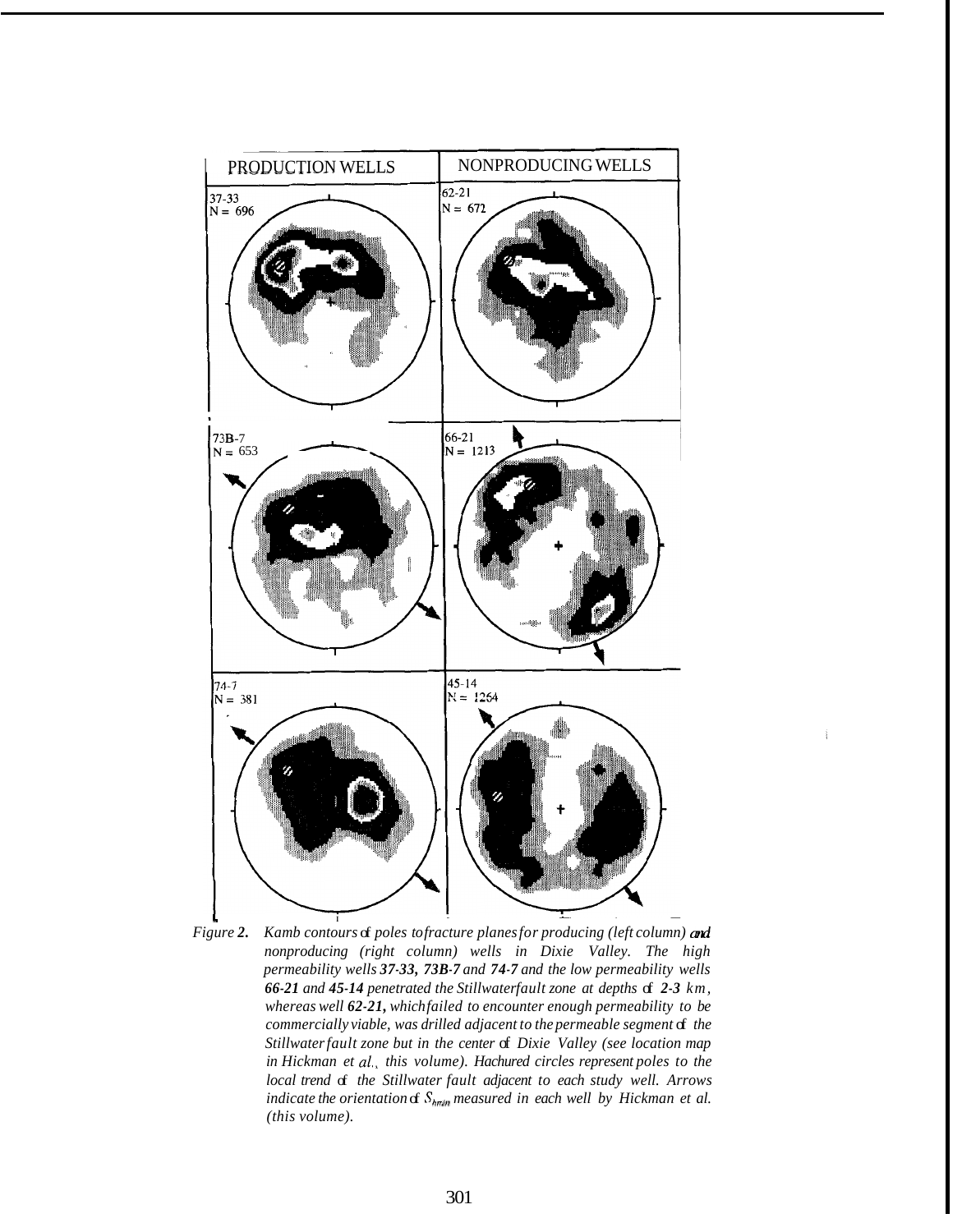statistical differences in the orientation of these macroscopic fracture populations measured within the producing field and those measured in nonproducing wells to the southwest. Wells drilled into the relatively impermeable segments of the Stillwater fault located 8 and 20 km southwest of the main reservoir show well-developed sets of moderate to steeply dipping fractures. In contrast to the fracture populations measured in wells drilled into the producing fault segments, however, the nonproductive wells have no significant population of low-angle fractures (see Figure 2, wells 66-21 and 45-14). The lack of low-angle fractures in these wells may **impede**  fracture connectivity with the reservoir.

## **FRACTURE AND FLUID FLOW ANALYSIS RESULTS**

Precision temperature and spinner flowmeter logs (referred to **as** TPS logs) were acquired in the five additional boreholes of this study in the same manner they were recorded in well 73B-7 (Barton et al., 1997) to provide comparable **data** sets for all wells. TPS tests were conducted with and without simultaneously injecting water into the well. Fluid flow into or out of individual fractures and faults was determined through analyses of these temperature and spinner flowmeter logs (see Paillet, 1994). When a borehole is close to thermal equilibrium with the surrounding rock, heat transfer occurs primarily by thermal conduction and the temperature gradient in the borehole is a function of thermal conductivity and heat flux. Localized perturbations to wellbore temperature will result from localized fluid flow into or out of the borehole and can be detected by precision temperature logging. Fractures or faults that correlate in depth with these localized temperature perturbations are therefore considered to be hydraulically conductive. Multi-pass temperature logs at various pumping rates allow us to assess the persistence of these detected flow horizons.

The depth locations of individual flow anomalies detected in each of the study wells were established through a combined analysis of temperature profiles, temperature gradient profiles, and spinner logs. Data from multiple passes of the TPS logs were evaluated to determine variations in fluid flow anomalies with changes in pumping rates. The higher fluid production rates in wells 74-7, 73B-7, and 37-33 enhanced the fluid flow anomalies observed in these wells, making them more prominent than anomalies in wells 62-21, 66-21, and 45-14. However, it was possible to determine the zones of fluid movement in

the nonproductive wells utilizing the **TPS** data from several repeat log runs.

The fracture and fluid flow analysis indicates that in both the producing **and** nonproducing wells there **are**  relatively few fractures that dominate flow. [Figure 3](#page-4-0) shows the strike direction of the significant permeable fractures for each of the study wells along with the orientation of the least horizontal principal stress from Hickman et al. (this volume).

The populations of highly permeable fractures from wells penetrating the producing segment of the Stillwater fault (wells 73B-7, 74-7, and 37-33) clearly define a distinct subset of the total fracture population in each well that is normal to the local direction of the least horizontal principal stress,  $S_{hmin}$ . Well 62-21, located in the center of Dixie Valley about 4 km away from wells 73B-7 and 74-7, was drilled to a total depth of 3560 m and did not intersect the Stillwater fault. As discussed by Hickman et al. (this volume), no in situ stress direction indicators were detected in this well. However, if the stress orientations determined in nearby wells 73B-7 and 74- 7 are representative of stresses near well 62-21, then the distinct subset of the overall fracture population in this well that is hydraulically conductive strikes perpendicular to the direction of  $S_{\text{hmin}}$  (see Figure 3). Similarly, although cooling crack orientations from well 37-33 were too scattered to yield a reliable stress direction (Hickman et al., this volume), stress directions from wells 73B-7 and 74-7 (which **are**  located about 5 km to the southwest) suggest that permeable fractures in this well may also be approximately perpendicular to the local direction of  $S_{hmin}$ .

As shown in [Figure 3](#page-4-0) the populations of relatively permeable fractures in wells 66-21 and 45-14 **are**  somewhat different from the permeable fracture populations observed in the other wells. The more permeable fractures in well 66-21 generally strike in a more easterly direction than do the highly permeable fractures in the producing wells 37-33, 73B-7 and 74- 7 but they are still approximately perpendicular to the local orientation of  $S_{hmin}$ . In well 66-21, however, the population of permeable fractures is not distinct from the overall northeast trend of all fractures in this well (cf. Figure 2). The orientations of relatively permeable fractures in well 45-14 are unusual in that they exhibit more scatter than in the other wells and are not related in any simple way to the local direction of  $S_{hmin}$ .

,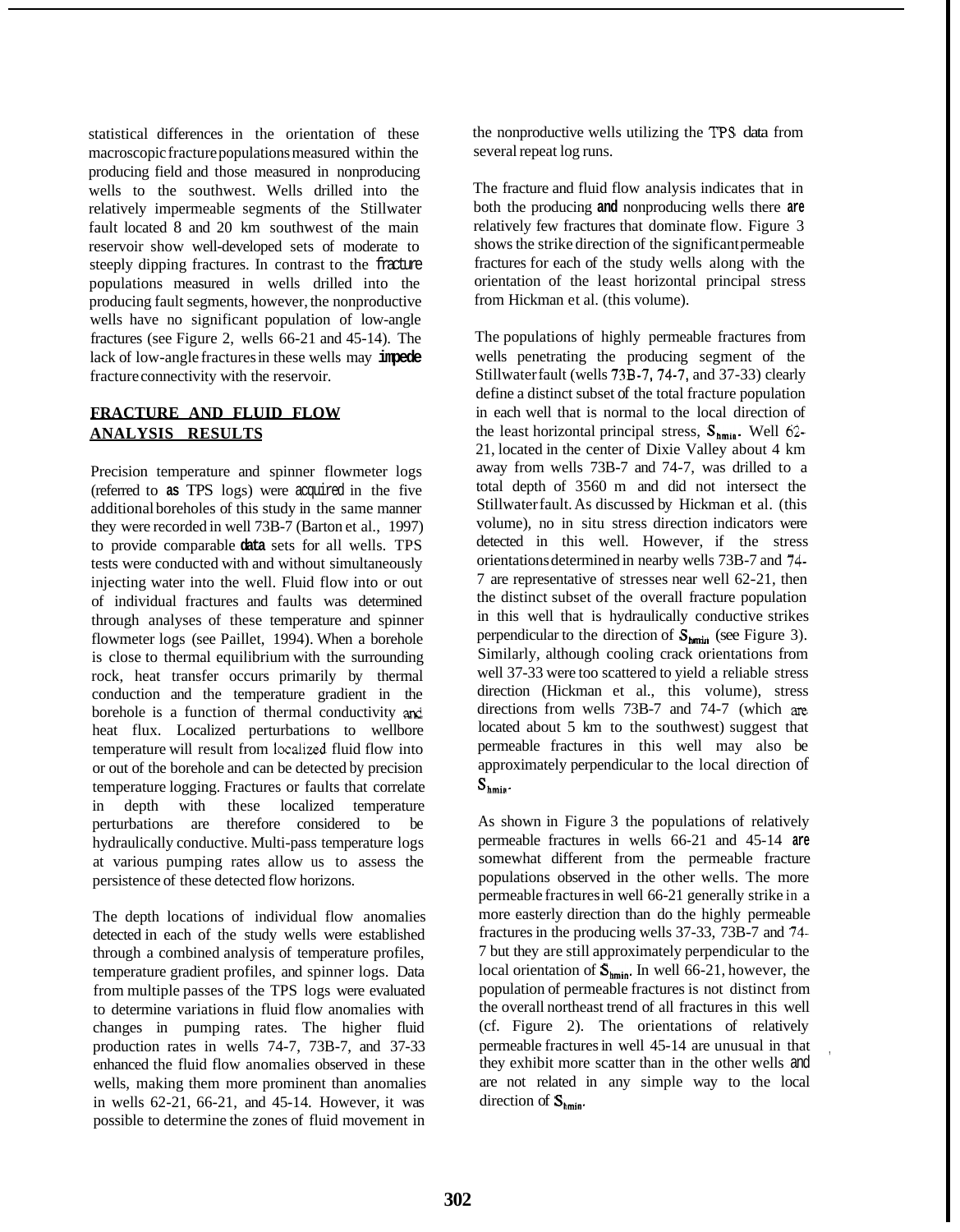<span id="page-4-0"></span>

*Figure 3. Histograms showing the subset of fractures from [Figure 2](#page-2-0) that are hydraulically conductive from the producing (lefr column) and nonproducing (right column) wells at Dixie Valley. The orientation of Shmin is from Hickman et al. (this volume).*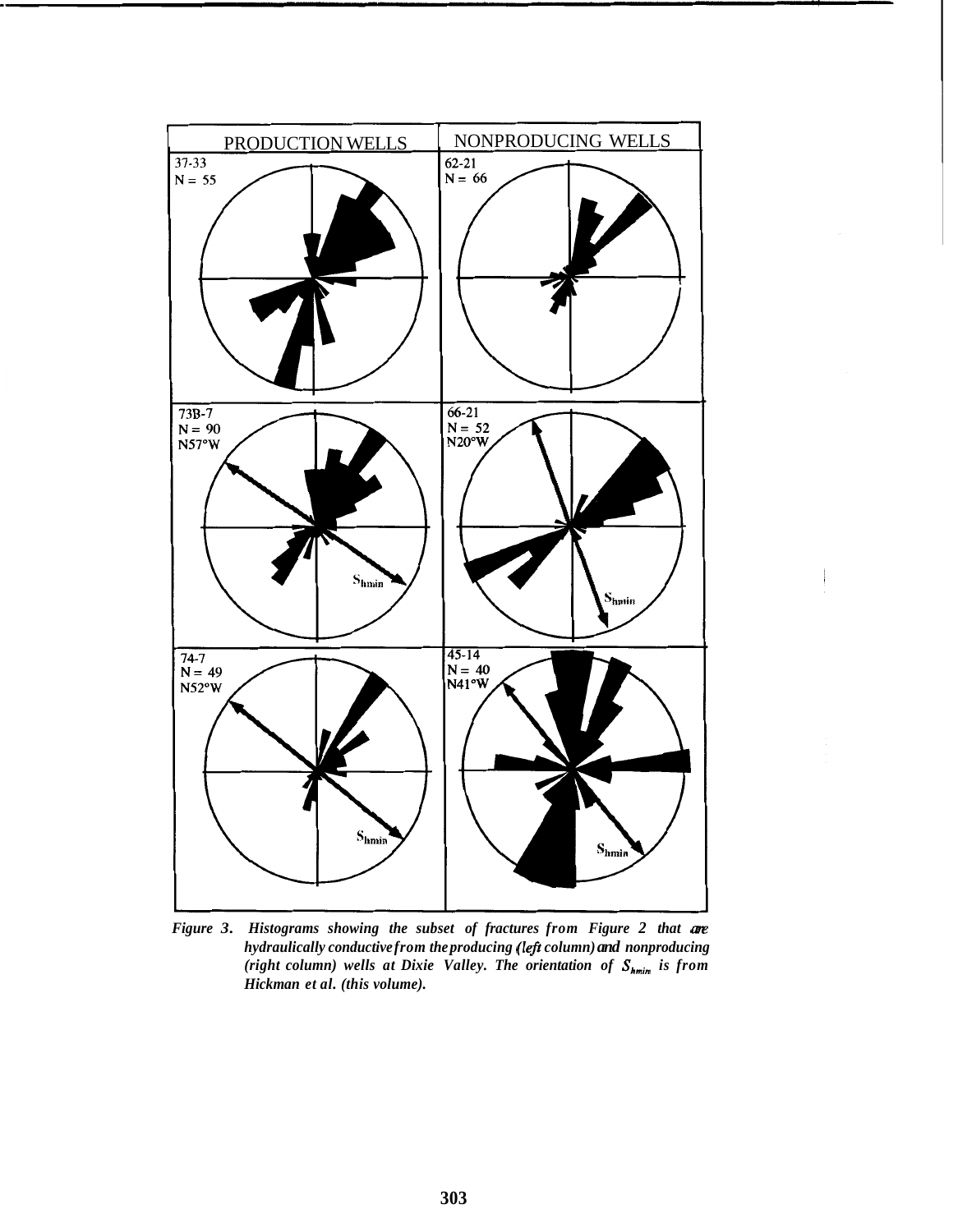#### **COULOMB FAILURE ANALYSIS**

By utilizing results from hydraulic fracturing stress measurements and observations of wellbore failure in these wells (Hickman et al., this volume) we have determined the proximity of the fractures and faults in these six wells to Coulomb (i.e., frictional failure). As in the preceding analysis (Barton et al., 1997), these fracture planes are assumed to be cohesionless. To apply the Coulomb criterion to these fractures, the orientations and magnitudes of the three in situ principal stresses and the formation fluid pressure must be known. The shear stress and effective normal stress (i.e.,  $S_2 - P_p$ ) acting on each fracture plane are then functions of the principal stress magnitudes, the fluid pressure, and the orientation of the fracture plane with respect to the orientations of the principal stresses (see Jaeger and Cook, 1976). As discussed by Barton et al. (1997), in computing the shear and effective normal stress acting on each of the fracture planes observed in the BHTV log from the study wells, we used linear approximations to the measured magnitudes of the three principal stresses and the formation fluid pressure.

Although the magnitudes of  $S_{\text{hmin}}$ ,  $S_{\text{V}}$ , and P, are well constrained in these wells, the magnitude of  $S_{Hmax}$  is poorly known. However, the absence of wellbore breakouts in the producing wells places an upper bound on S<sub>Hmax</sub> magnitude (see Hickman et al., this volume), indicating that  $S_{hmin} \leq S_{Hmax} \leq S_v$ . Therefore, in this analysis of the fracture data from wells in the producing zone we assumed that  $S_{Hmax}$  at any given depth is equal to  $(S_{\text{hmin}} + S_{\text{y}})/2$ . For wells 73-B, 74-7, and 37-33 computing shear and effective normal stress over the full admissible range of  $S_{H<sub>max</sub>}$ magnitudes, however, shows that whether or not a particular fracture is critically stressed for failure is relatively insensitive to the assumed  $S_{Hmax}$  value.

**As** discussed by Hickman et al. (this volume), the presence of wellbore breakouts in wells 45-14 and *66-*  21 provides strong evidence that  $S_{Hmax}$  is higher outside the producing zone than it is within the production zone, with the magnitude of  $S_{Hmax}$  along the nonproducing segments of the fault being greater than or equal to  $S_v$ . For our frictional analysis of fractures in wells 45-14 and 66-21 (drilled into the nonproductive segment of the fault) we therefore assumed  $S_{Hmax} \approx S$ , to account for these elevated **SHmax** magnitudes. We also used estimates of the artesian fluid pressures encountered in the nonproductive wells for this Coulomb failure analysis,

Using the stress orientations and magnitudes measured in these wells together with fracture orientations obtained from BHTV logs, we calculated the shear and normal stress on each of the fracture planes and used the Coloumb failure criterion to determine whether or not each plane was a potentially active fault. **Based** upon laboratory measurement of the frictional strength of prefractured rock (Byerlee, 1978), we assumed that fractures with a ratio of shear to normal stress  $\geq 0.6$  are optimally oriented to the stress field for frictional failure. This analysis was performed for all fractures and for the subsets of hydraulically conductive fractures both within and outside the producing segment of the fault.

I

i

!

I i

!

I

! I

The results of this analysis are depicted as 3-D Mohr diagrams of shear versus effective normal stress (see Jaeger and Cook, 1976) for the hydraulically conductive fractures in the producing and nonproducing wells (Figure 4). The great majority of hydraulically conductive fractures encountered within nonproducing wells (Figure 4). The great majority of<br>hydraulically conductive fractures encountered within<br>the producing segment of the Stillwater fault zone-<br>as well as the Stillwater foult zone itself (beekwad as well as the Stillwater fault zone itself (hachured the producing segment of the Stillwater fault zone—as well as the Stillwater fault zone itself (hachured circles)—lie between the Coloumb failure lines for  $\mu$  $= 0.6$  and  $\mu = 1.0$  (Figure 4, left column); this indicates that these features and the overall Stillwater fault zone are critically stressed, potentially active faults in frictional equilibrium with the current in situ stress field at Dixie Valley. Although drilled near the center of Dixie Valley at a perpendicular distance of several kilometers from the productive segment of the center of Dixie Valley at a perpendicular distance of<br>several kilometers from the productive segment of the<br>Stillwater fault, well 62-21 exhibits a similar—but<br>less represented to the product of the relatively. several kilometers from the productive segment of the<br>Stillwater fault, well 62-21 exhibits a similar—but<br>less pronounced—tendency for the relatively<br>normaable fractures to be exitially stressed follows permeable fractures to be critically stressed failure planes (Figure 4).

Conversely, many of the hydraulically conductive fractures in the nonproductive wells 66-21 and 45-14 lie below the  $\mu = 0.6$  Coloumb failure curve (Figure 4, right column) and therefore do not appear to be critically stressed shear fractures. Based on the local stress orientations and magnitudes measured in wells 66-21 and 45-14 (Hickman et al., this volume), the shear and normal stress on the Stillwater fault zone in proximity to these wells (shown as the large hachured circles in Figure 4) fall below the  $\mu = 0.6$  Coloumb failure line, indicating that the overall fault zone is not critically stressed for frictional failure. In particular, note that the Mohr circle for well 66-21 shows that all fractures are either tangent to or below the  $\mu = 0.6$  Coloumb failure line, suggesting that there is an insufficient ratio of shear to normal stress at this location to promote slip, even on well-oriented fracture planes.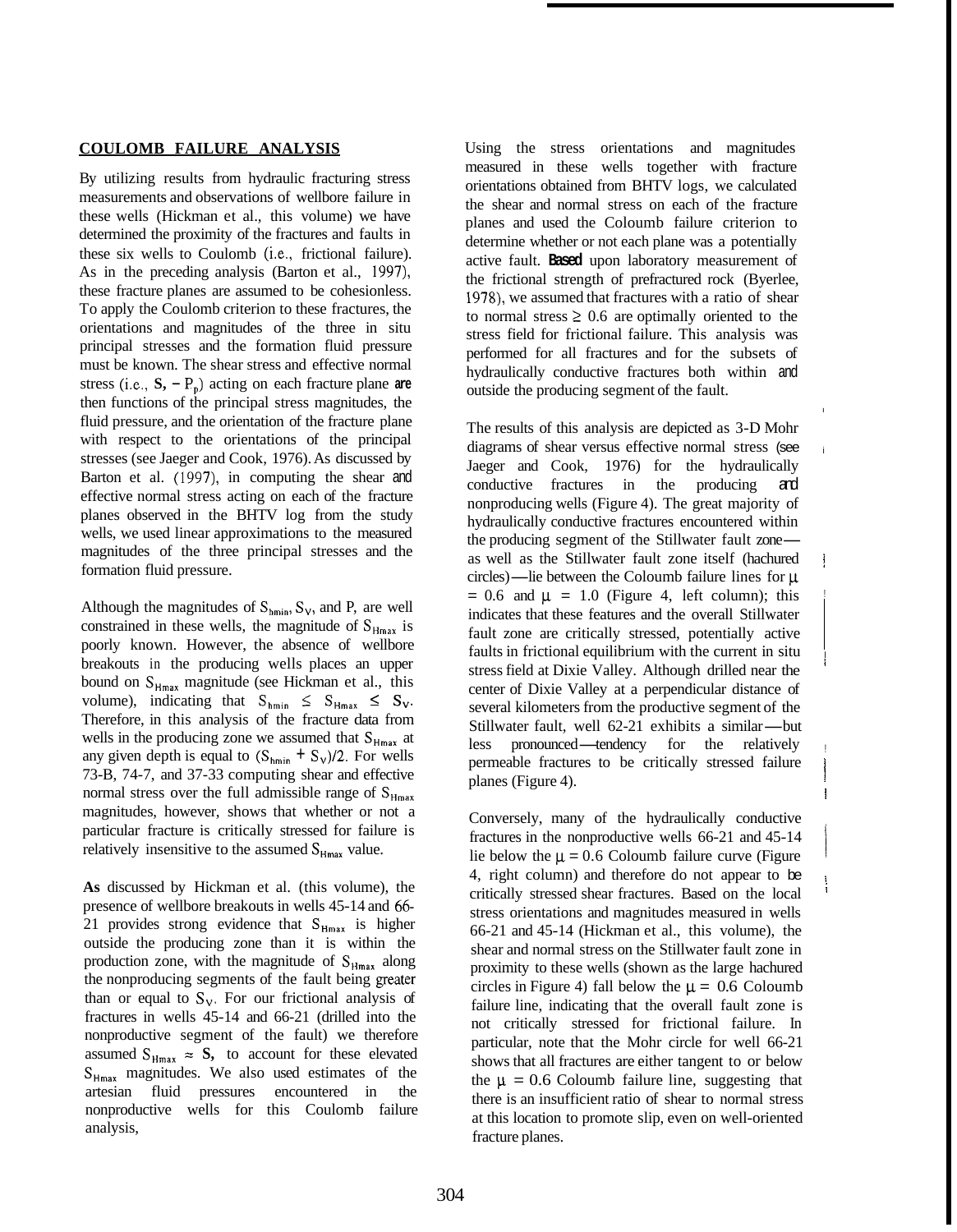

*Figure 4. Normalized shear versus effective normal stress for hydraulically conductive fractures in the producing (left column) and nonproducing (right column) wells (refer to Jaeger and Cook, 1979, p. 28, for details of construction of these diagrams). Large hachured circles represent the shear and normal stresses for the Stillwater fault in proximity to each of the study wells.*